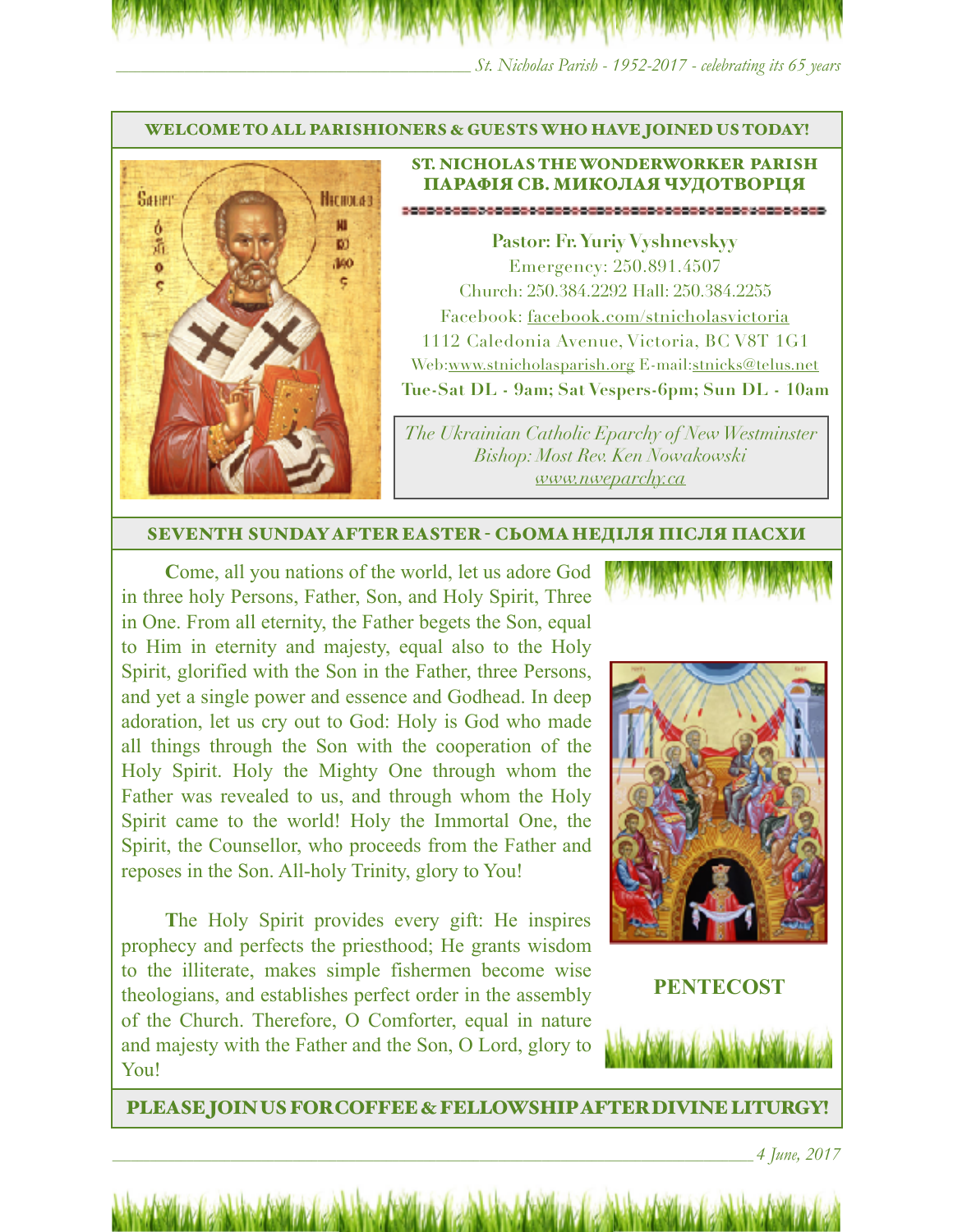| <b>SUNDAY HYMNS</b>                                                                                                                                                                                                                                                                                                                                                                                                                                                                                                                                                                                                                         |                 |                                                                   |                                                                        |                                                             |                    |  |
|---------------------------------------------------------------------------------------------------------------------------------------------------------------------------------------------------------------------------------------------------------------------------------------------------------------------------------------------------------------------------------------------------------------------------------------------------------------------------------------------------------------------------------------------------------------------------------------------------------------------------------------------|-----------------|-------------------------------------------------------------------|------------------------------------------------------------------------|-------------------------------------------------------------|--------------------|--|
| <b>OPENING HYMN</b>                                                                                                                                                                                                                                                                                                                                                                                                                                                                                                                                                                                                                         |                 | Царю Небесний, Боже Могучий / О King of Heaven pg. 240-241        |                                                                        |                                                             |                    |  |
| <b>COMMUNION HYMN</b>                                                                                                                                                                                                                                                                                                                                                                                                                                                                                                                                                                                                                       |                 | Витай Між Нами / With Solemn Greeting Welcome the Lord pg.244-245 |                                                                        |                                                             |                    |  |
| <b>CLOSING HYMN</b>                                                                                                                                                                                                                                                                                                                                                                                                                                                                                                                                                                                                                         |                 |                                                                   | Наче Повний Голос Дзвону/Having Shared your Loving Kindness pg.270-271 |                                                             |                    |  |
| Please join us today in singing our Sunday hymns!                                                                                                                                                                                                                                                                                                                                                                                                                                                                                                                                                                                           |                 |                                                                   |                                                                        |                                                             |                    |  |
| <b>SUNDAY &amp; DAILY SCHEDULE</b>                                                                                                                                                                                                                                                                                                                                                                                                                                                                                                                                                                                                          |                 |                                                                   |                                                                        |                                                             |                    |  |
| SUNDAY, June 4                                                                                                                                                                                                                                                                                                                                                                                                                                                                                                                                                                                                                              |                 | Divine Liturgy - for the Parishioners of St Nicholas Parish       |                                                                        |                                                             | 10:00 AM           |  |
| MONDAY, June 5                                                                                                                                                                                                                                                                                                                                                                                                                                                                                                                                                                                                                              |                 |                                                                   |                                                                        | <b>NO SERVICES</b>                                          |                    |  |
| TUESDAY, June 6                                                                                                                                                                                                                                                                                                                                                                                                                                                                                                                                                                                                                             |                 |                                                                   | Divine Liturgy of St. John Chrysostom                                  |                                                             | 9:00 AM            |  |
| <b>WEDNESDAY, June 7</b>                                                                                                                                                                                                                                                                                                                                                                                                                                                                                                                                                                                                                    |                 |                                                                   | Divine Liturgy of St. John Chrysostom                                  |                                                             | 9:00 AM            |  |
| THURSDAY, June 8                                                                                                                                                                                                                                                                                                                                                                                                                                                                                                                                                                                                                            |                 |                                                                   | Divine Liturgy of St. John Chrysostom                                  |                                                             | 9:00 AM            |  |
| FRIDAY, June 9                                                                                                                                                                                                                                                                                                                                                                                                                                                                                                                                                                                                                              |                 |                                                                   | Divine Liturgy of St. John Chrysostom                                  |                                                             | 9:00 AM            |  |
| SATURDAY, June 10                                                                                                                                                                                                                                                                                                                                                                                                                                                                                                                                                                                                                           |                 |                                                                   | Divine Liturgy of St. John Chrysostom<br><b>Vespers</b>                |                                                             | 9:00 AM<br>6:00 PM |  |
| SUNDAY, June 11                                                                                                                                                                                                                                                                                                                                                                                                                                                                                                                                                                                                                             |                 |                                                                   |                                                                        | Divine Liturgy - for the Parishioners of St Nicholas Parish |                    |  |
| Please Note: to request a Divine Liturgy for a special intention, please see Fr. Yuriy to arrange for it!                                                                                                                                                                                                                                                                                                                                                                                                                                                                                                                                   |                 |                                                                   |                                                                        |                                                             |                    |  |
| <b>SUNDAY EPISTLE READERS</b>                                                                                                                                                                                                                                                                                                                                                                                                                                                                                                                                                                                                               |                 |                                                                   |                                                                        |                                                             |                    |  |
| <b>DATE</b>                                                                                                                                                                                                                                                                                                                                                                                                                                                                                                                                                                                                                                 | <b>READING</b>  | <b>UKRAINIAN</b><br><b>ENGLISH</b>                                |                                                                        |                                                             |                    |  |
| SUNDAY, June 4                                                                                                                                                                                                                                                                                                                                                                                                                                                                                                                                                                                                                              | Act. 2: 1-11    |                                                                   | Andrij Pelekhatyi<br><b>Robert Herchak</b>                             |                                                             |                    |  |
| SUNDAY, June 11                                                                                                                                                                                                                                                                                                                                                                                                                                                                                                                                                                                                                             | Heb. 11:33-12:2 | Liliia Palyvoda                                                   |                                                                        | <b>Bryan Melnyk</b>                                         |                    |  |
| SUNDAY, June 18                                                                                                                                                                                                                                                                                                                                                                                                                                                                                                                                                                                                                             | Rm. 2: 10-16    | Motria Koropecky                                                  |                                                                        | Peter Iwanuck                                               |                    |  |
| SUNDAY, June 25                                                                                                                                                                                                                                                                                                                                                                                                                                                                                                                                                                                                                             | Rm. 5:1-10      | Yuliya Pelekhata                                                  |                                                                        | <b>Caroline Smudy</b>                                       |                    |  |
| Thank you, Epistle readers, for your service in proclaiming God's Word!                                                                                                                                                                                                                                                                                                                                                                                                                                                                                                                                                                     |                 |                                                                   |                                                                        |                                                             |                    |  |
| PARISH COUNCIL EXECUTIVE                                                                                                                                                                                                                                                                                                                                                                                                                                                                                                                                                                                                                    |                 |                                                                   | <b>PASTORAL MINISTRY &amp; HOLY MYSTERIES</b>                          |                                                             |                    |  |
| CONFESSIONS1/2 hour before Liturgy<br>SECRETARYCindy Lazaruk - 778.677.9072<br>BAPTISMSby appointment<br>TREASURERWilliam Vanderven - 250.478.1458<br>MARRIAGESsix months notice should<br>FINANCIAL SECRETARYDavid Newberry - 250.598.8197<br>be given to the parish priest, and he should be<br>FUNDRAISING/HALL RENTALRobert Herchak - 250.386.7872<br>contacted before any other arrangements are made<br>MAINTENANCEMurray Chapman - 250.658.4769<br>FUNERALSby appointment<br>LITURGICAL COMMITTEEMotria Koropecky - 250.658.3051<br>MEMBER AT LARGELiliia Palyvoda - 250.857.1683<br>VIBRANT PARISHDarlene DeMerchant - 250.727.3837 |                 |                                                                   |                                                                        |                                                             |                    |  |
| <b>Bequests &amp; Wills:</b> Leaving a bequeath is a process of giving a donation through your will. It is<br>ejumply a distribution from your estate to a charitable organization through your last will and testament. It                                                                                                                                                                                                                                                                                                                                                                                                                 |                 |                                                                   |                                                                        |                                                             |                    |  |

simply a distribution from your estate to a charitable organization through your last will and testament. It can be as small or as large a donation as you wish. It is important that you talk to your lawyer about the process. In your kindness please remember St Nicholas the Wonderworker Ukrainian Catholic Church in your bequeath and will. If anyone wishes to make such a bequeath in their will, the following clause may be included or added to a will: "I give, devise, and bequeath to St Nicholas the Wonderworker Ukrainian Catholic Parish - 1112 Caledonia Avenue, Victoria BC, V8T 1G1, the sum of \$ \_\_\_\_\_ (or \_\_\_\_% of my estate), to be used for the benefit of the parish and it's pastoral activities."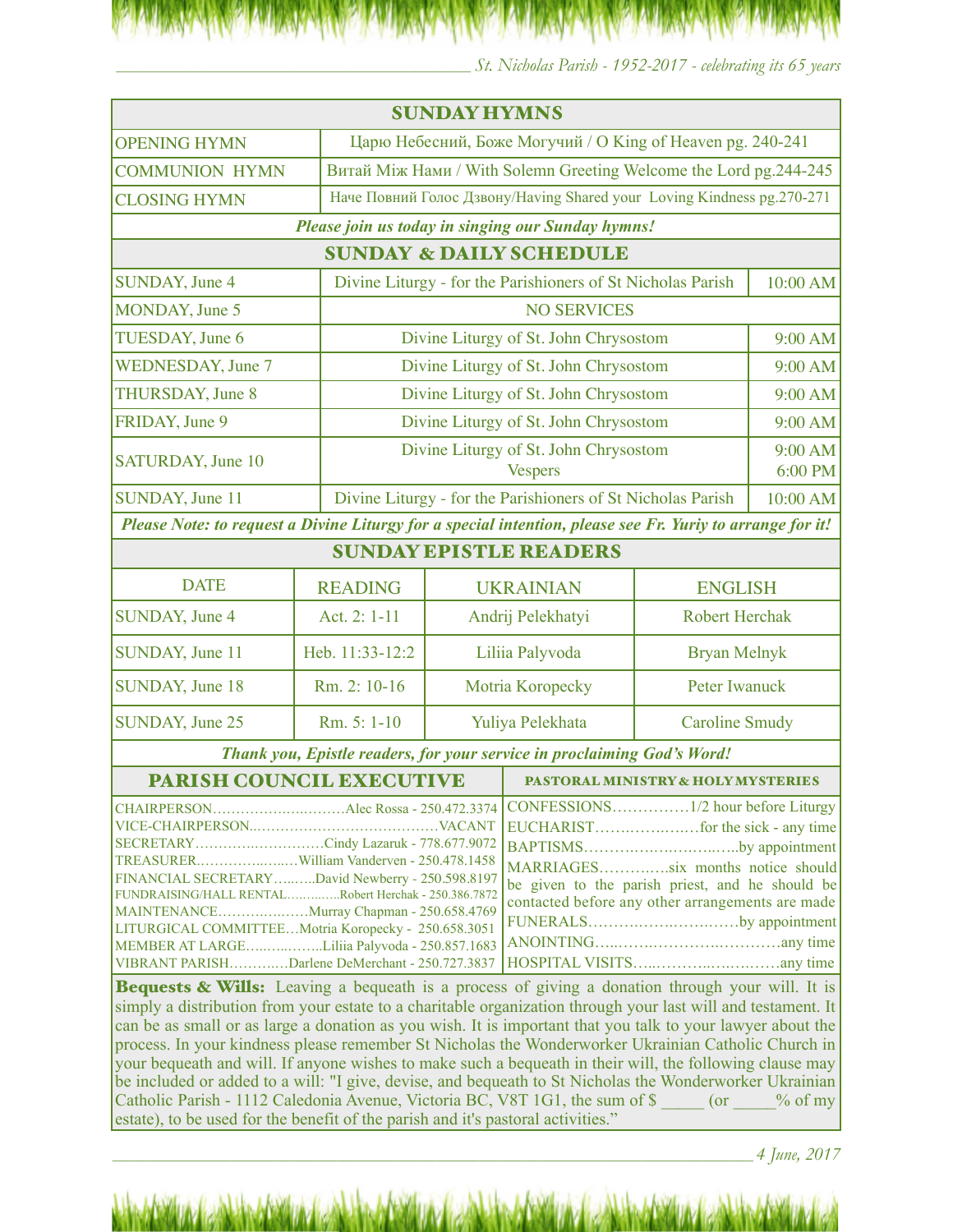## **Vibrant Parish Prayer**

**O** God, Creator of Heaven and Earth! Because of your indescribable love for us, you sent your Only-Begotten Son, Our Lord and Saviour, Jesus Christ - The Way, The Truth, and The Life and our Salvation. In His name, we turn to You. Strengthen our hearts and minds in Christian love and in unity of purpose as we strive to build a Vibrant Parish. Give us the grace to model our lives according to the Word of God. Instill in us the desire to pray and to celebrate the Holy Mysteries as one Christian Family in our Parish Community. Inspire us to follow Your great command to be a servant to the less fortunate among us! Grant this, O Lord, through the mercies and love for mankind of Your Only-Begotten Son with whom You are blessed, together with Your All-Holy, Good and Life-Giving Spirit, now and forever and ever. Amen!



# **The Vibrant Parish**

**A Place To Encounter The Living Christ** Through the word, the Holy Mysteries & Prayer, Serving One's Neighbor, Leadership Fostering & Serving Unity and Missionary Spirit (His Beatitude Sviatoslav)



#### **Молитва Живої Парафії**

**Г**осподи Ісусе Христе, Пастирю Добрий, як колись Ти пригорнув заблуканих овечок, щоб вони пізнали Твій голос і були Твоїм стадом, так і сьогодні глянь ласкаво з небесних висот на нашу парафію та зішли на неї Твого Святого Духа, щоб вона була місцем пізнання радості Доброї Новини. Скріплюй нас Твоєю присутністю та єднай нас кожночасно в молитві. Даруй нам духа служіння ближньому, щоб у нашій парафії кожний міг зустріти Тебе, милостивого Бога. Благослови наш духовний провід Твоєю мудрістю і дай, щоб ніхто з нас не шкодував ні часу, ні талантів, ні матеріальних дібр для розбудови Твого царства. Єднай нас у мирі та злагоді, щоб ми були Твоєю спільнотою любові. Всели в нас місійного духа, щоб ми стали тим світилом євангельського слова, молитви і добрих діл, що кличе кожного до участі в Божественному житті, щоб славилося, Спасе, Твоє Ім'я з безначальним Твоїм Отцем та пресвятим, благим і животворящим Твоїм Духом нині, і повсякчас, і на віки віків. Амінь.

# DIVINE LITURGY PROPERS

*The Divine Liturgy - An Anthology for Worship: Liturgy - pg. 388-461; propers - pg. 563* 

# *After the initial Amen, all kneel and sing:*

Heavenly King, Advocate, Spirit of Truth,\* who are everywhere present and fill all things,\* Treasury of Blessings, Bestower of Life,\* come, and dwell within us;\* cleanse us of all that defiles us,\* and O Good One, save our souls.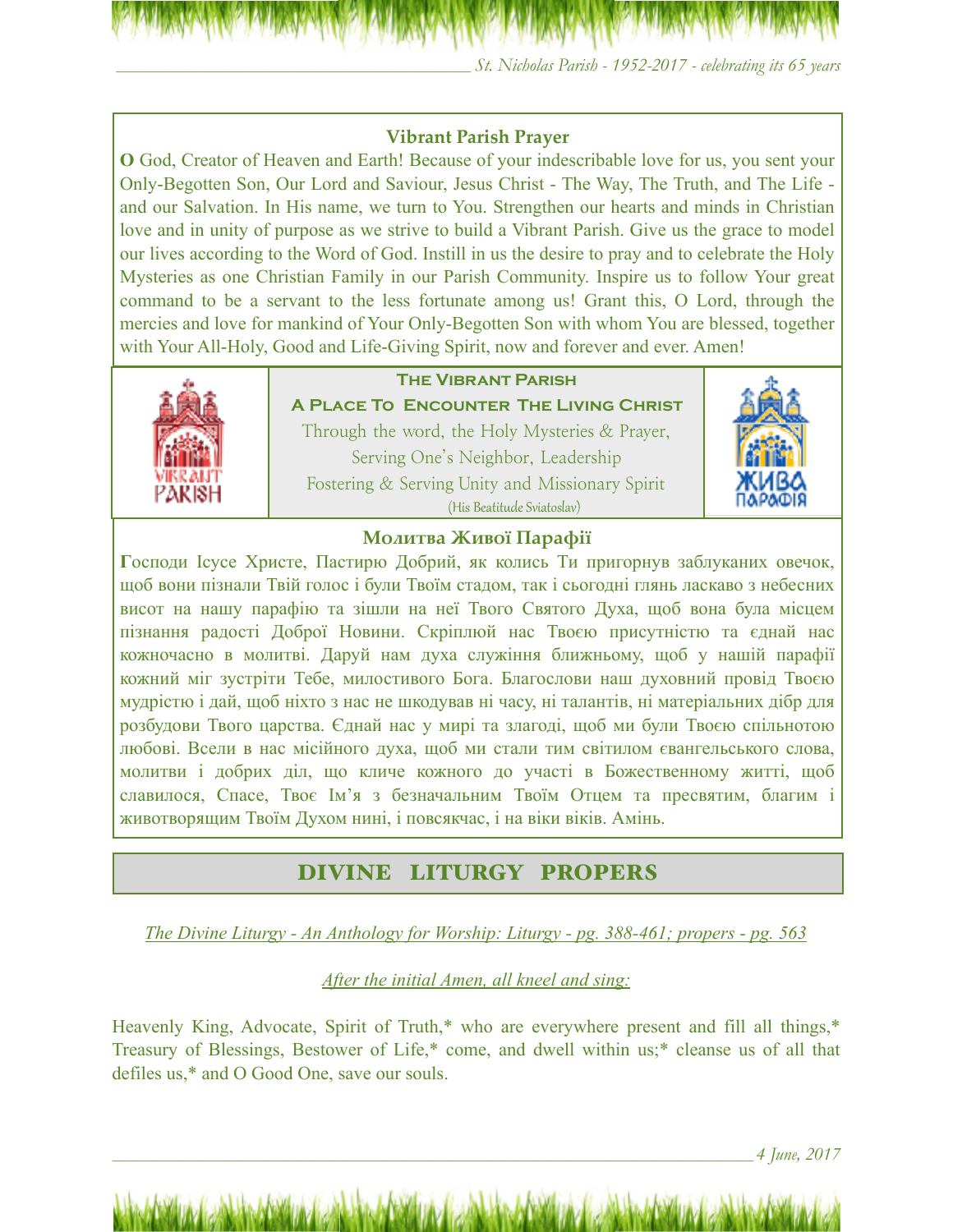

# **First Antiphon**

*Verse:* The heavens tell the glory of God, and the firmament declares the work of His hand. **Refrain:** Through the prayers of the Mother of God, O Saviour, save us.

*Verse:* Day to day pours forth the message and night proclaims this knowledge to night. **Refrain:** Through the prayers of the Mother of God O Saviour, save us.

*Verse:* Their utterance has gone forth into all the earth, and their words unto the ends of the world.

**Refrain:** Through the prayers of the Mother of God O Saviour, save us.

**Glory: Now: Only-begotten Son ...** 

# **Third Antiphon**

*Verse:* O Lord, by Your power the king shall rejoice and greatly exult in Your salvation. **Troparion, Tone 8:** Blessed are You, O Christ our God, who revealed the fishermen as most wise by sending them the Holy Spirit; through them You caught the entire world. Loving Master, glory to You.

*Verse:* You gave him his heart's desire and did not deny the request on his lips. **Troparion, Tone 8:** Blessed are You, O Christ our God...

*Verse:* For You have gone before him with gracious blessings, you have placed upon his head a crown of precious stones.

**Troparion, Tone 8:** Blessed are You, O Christ our God...

*Entrance Verse:* Be exalted, O Lord, in Your strength; we will sing and make music to Your might.

**Troparion, Tone 8:** Blessed are You, O Christ our God...

**Glory: Now: Kontakion, Tone 8:** When the Most High came down and confused the tongues,\* He parted the nations.\* When He divided the tongues of fire,\* He called all to unity;\* thus with one voice\* we glorify the all-Holy Spirit.

*Instead of* **"Holy God..."** *we sing:* All you, who have been baptized into Christ, you have put on Christ! Alleluia!

**Prokimenon, Tone 8:** Their utterance has gone forth into all the earth,<sup>\*</sup> and their words unto the ends of the world. *Verse:* The heavens tell the glory of God, and the firmament declares the work of His hand.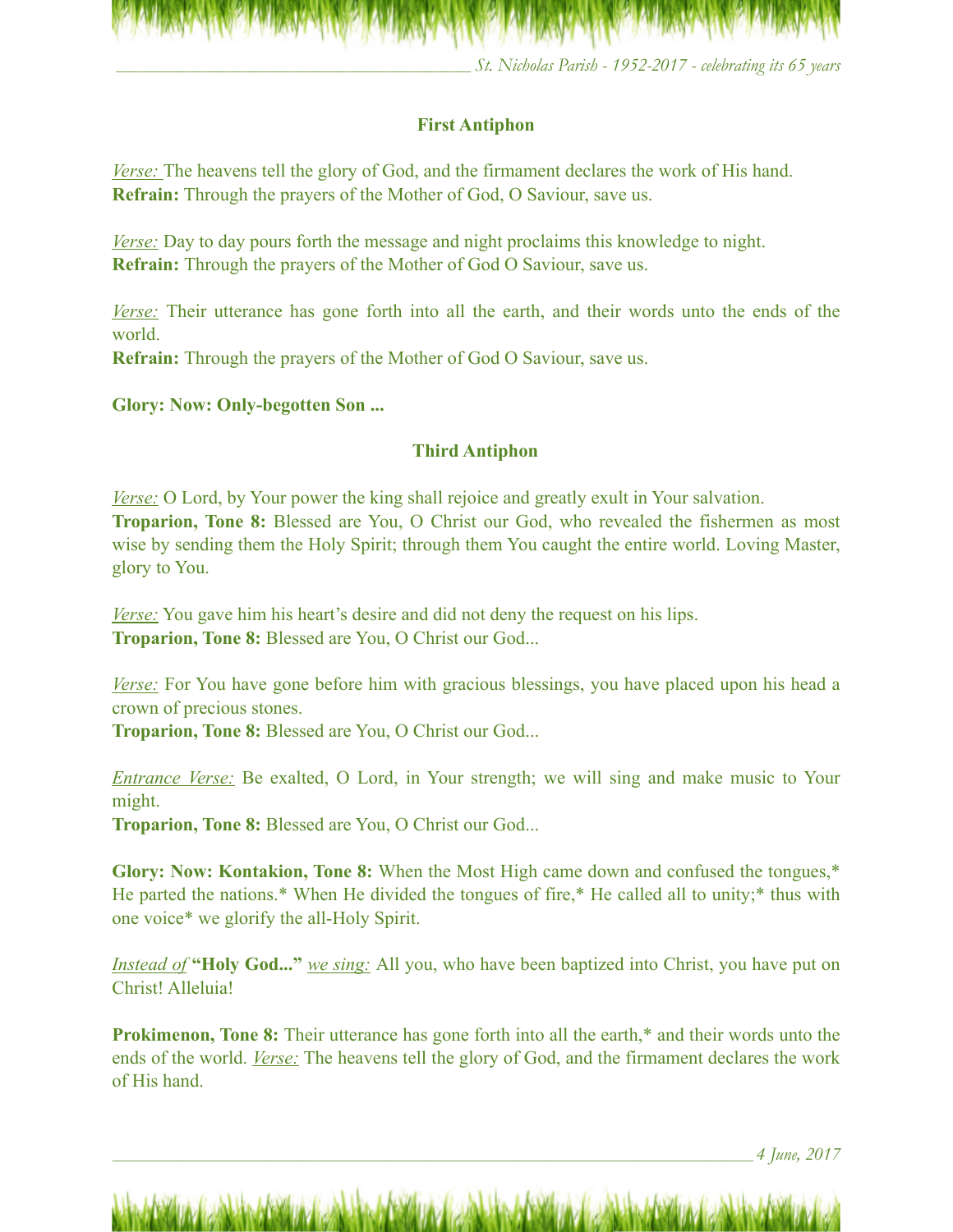

**Epistle - Acts 2:1-11 - A reading from the Acts of the Apostles:** At that time, when the day of Pentecost had come, they were all together in one place. And suddenly from heaven there came a sound like the rush of a violent wind, and it filled the entire house where they were sitting. Divided tongues, as of fire, appeared among them, and a tongue rested on each of them. All of them were filled with the Holy Spirit and began to speak in other languages, as the Spirit gave them ability. Now there were devout Jews from every nation under heaven living in Jerusalem. And at this sound the crowd gathered and was bewildered, because each one heard them speaking in the native language of each. Amazed and astonished, they asked, 'Are not all these who are speaking Galileans? And how is it that we hear, each of us, in our own native language? Parthians, Medes, Elamites, and residents of Mesopotamia, Judea and Cappadocia, Pontus and Asia, Phrygia and Pamphylia, Egypt and the parts of Libya belonging to Cyrene, and visitors from Rome, both Jews and proselytes, Cretans and Arabs—in our own languages we hear them speaking about God's deeds of power.'

**Alleluia, Tone 1:** *Verse:* By the Lord's words the heavens were established, and by the Breath of His mouth all their host. *Verse:* The Lord has looked down from heaven and beheld the whole human race.

Gospel: John 7:37-52; 8:12 - On the last and greatest day of the feast, Jesus stood up and exclaimed, "Let anyone who thirsts come to me and drink. Whoever believes in me, as scripture says: 'Rivers of living water will flow from within him.'" He said this in reference to the Spirit that those who came to believe in him were to receive. There was, of course, no Spirit yet, because Jesus had not yet been glorified. Some in the crowd who heard these words said, "This is truly the Prophet." Others said, "This is the Messiah." But others said, "The Messiah will not come from Galilee, will he? Does not scripture say that the Messiah will be of David's family and come from Bethlehem, the village where David lived?" So a division occurred in the crowd because of him. Some of them even wanted to arrest him, but no one laid hands on him. So the guards went to the chief priests and Pharisees, who asked them, "Why did you not bring him?" The guards answered, "Never before has anyone spoken like this one." So the Pharisees answered them, "Have you also been deceived? Have any of the authorities or the Pharisees believed in him? But this crowd, which does not know the law, is accursed." Nicodemus, one of their members who had come to him earlier, said to them, "Does our law condemn a person before it first hears him and finds out what he is doing?" They answered and said to him, "You are not from Galilee also, are you? Look and see that no prophet arises from Galilee." Jesus spoke to them again, saying, "I am the light of the world. Whoever follows me will not walk in darkness, but will have the light of life."

*Instead of* **"It is truly..."** *we sing:* O my soul, magnify the one Divinity in three Persons.

**Irmos, Tone 4:** Rejoice, O Queen, boast of virgins and mothers, for every tongue, though capable and eloquent, cannot hymn you as is your due, and every mind is confounded in seeking to comprehend the way in which you gave birth. Wherefore with one accord we glorify you.

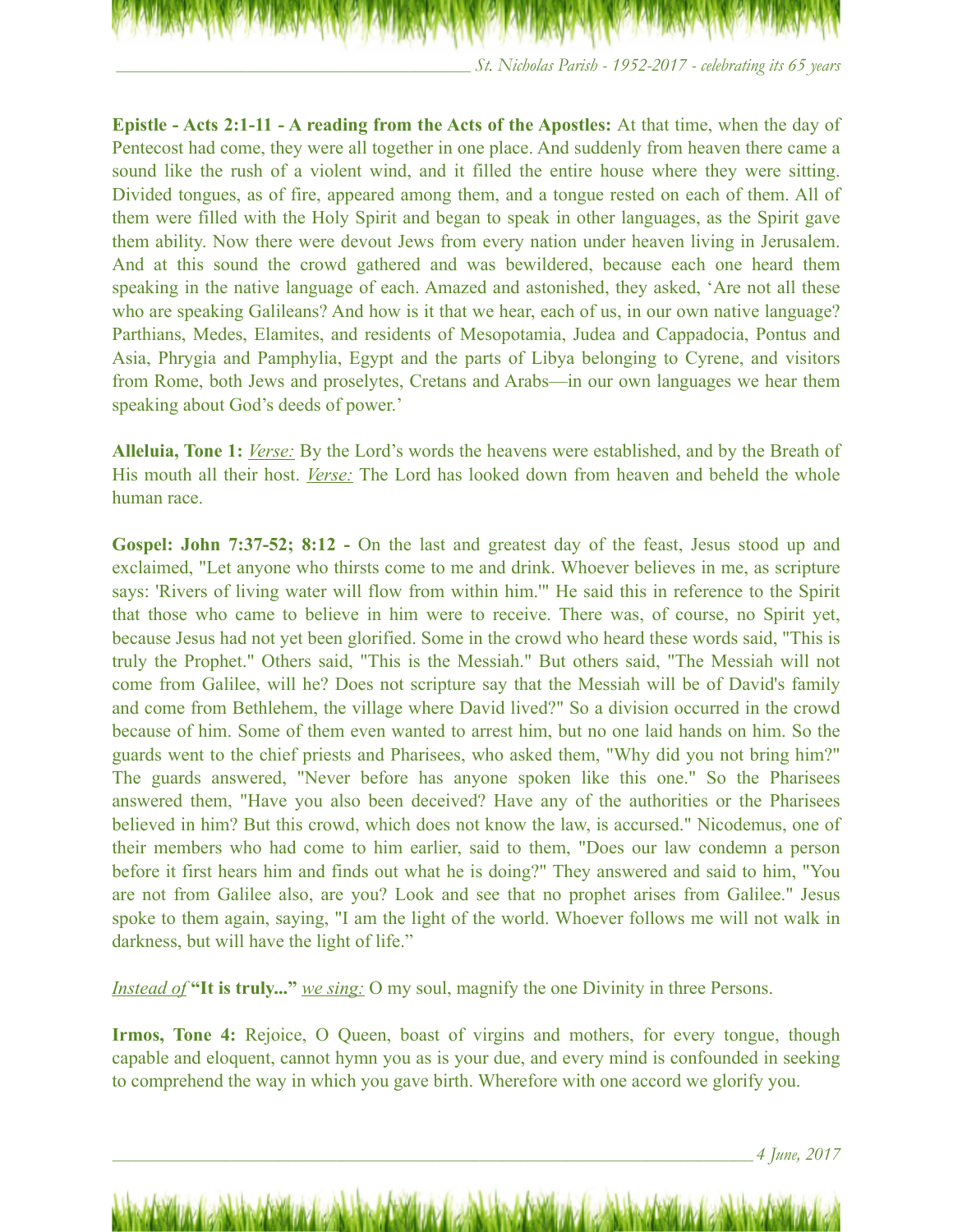

**Communion Verse:** Your good Spirit will lead me to the land of righteousness. Alleluia, alleluia,\* alleluia!

 $\text{R}$ 

### *Після початкового Амінь усі клякають і співають:*

Царю небесний, утішителю, Душе істини, що всюди єси і все наповняєш, скарбе дібр і життя подателю, прийди і вселися в нас, і очисти нас від усякої скверни, і спаси, Благий, душі наші.

## **Перший Антифон**

*Стих:* Небеса повідають славу божу, творіння ж рук його сповіщає твердь. **Приспів:** Молитвами Богородиці, Спасе, спаси нас.

*Стих:* День дневі передає слово і ніч ночі об'являє розуміння. **Приспів:** Молитвами Богородиці, Спасе, спаси нас.

*Стих:* На всю землю вийшло вістування їх і до кінців вселенної глаголи їх. **Приспів:** Молитвами Богородиці, Спасе, спаси нас.

#### **Слава: І нині: Єдинородний Сину…**

# **Третій Антифон**

*Стих:* Господи, силою твоєю возвеселиться цар і спасінням твоїм возрадується вельми. **Тропар, глас 8:** Благословен єси, Христе Боже наш, що премудрими рибаків явив, зіславши їм Духа Святого, і ними уловив вселенну. Чоловіколюбче, слава тобі.

*Стих:* Бажання серця його дав ти йому і хотіння уст його ти не відмовив йому. **Тропар, глас 8:** Благословен єси, Христе Боже наш...

*Стих:* Бо попередив ти його благословенням благостінним, поклав ти на голові його вінець із каменя цінного.

**Тропар, глас 8:** Благословен єси, Христе Боже наш...

*Вхідне:* Вознесися, Господи, силою твоєю, оспівуватимемо і співатимемо сили твої. **Тропар, глас 8:** Благословен єси, Христе Боже наш...

**Слава: І нині: Кондак, глас 8:** Коли ти, зійшовши, язики змішав,\* розділив ти народи, Всевишній.\* Коли ж вогненні язики ти роздавав,\* у з'єднання всіх ти призвав.\* І одноголосне славимо\* Пресвятого Духа.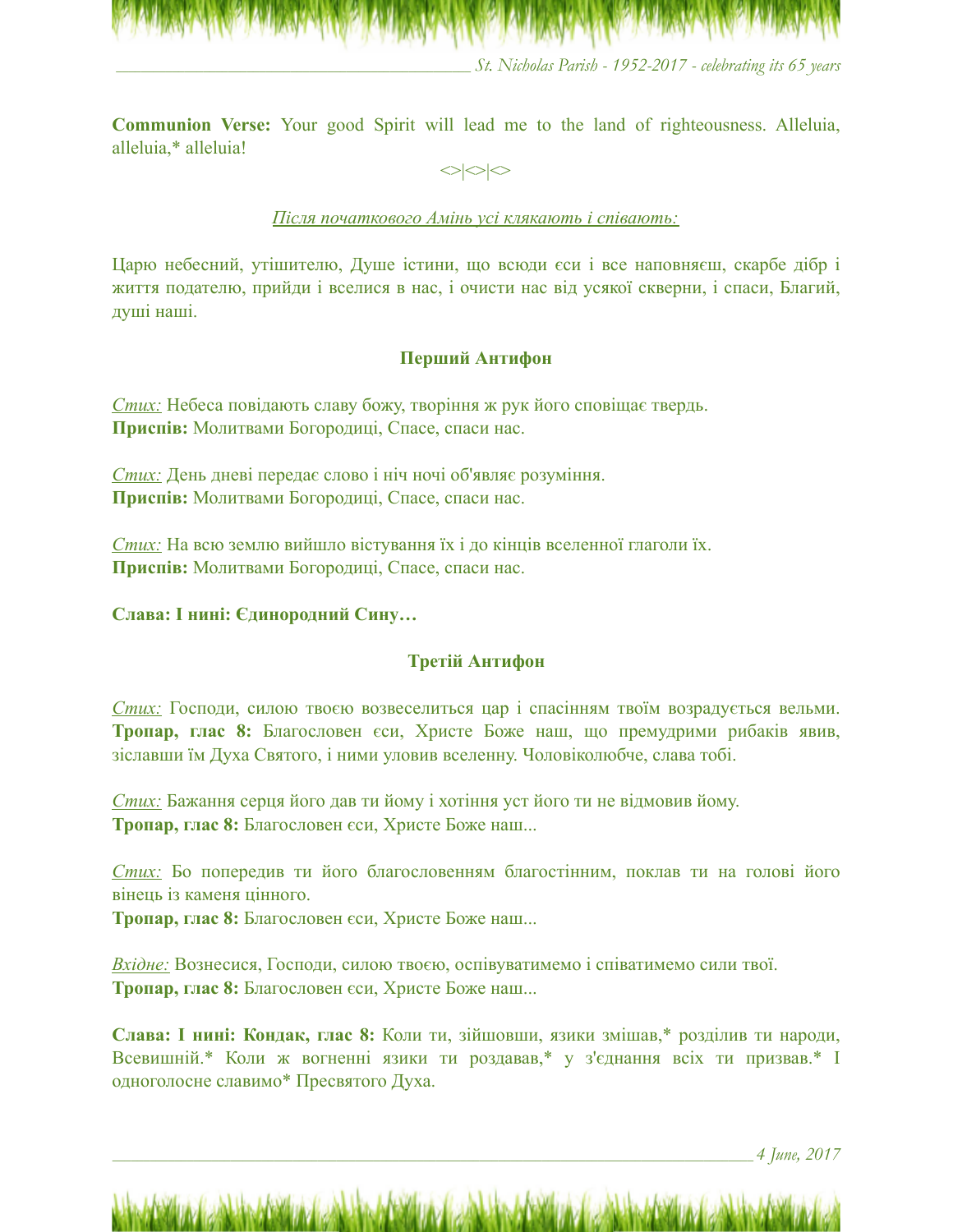

*Замість* **"Святий Боже"** *співаємо:* Ви, що в Христа хрестилися, у Христа зодягнулися. Алилуя!

**Прокімен, глас 8:** На всю землю вийшло вістування їх\* і до кінців вселенної глаголи їх. *Стих:* Небеса повідають славу божу, творіння ж рук його сповіщає твердь.

**Апостол - Дія 2:1-11 - З книги Діянь Святих Апостолів читання:** Тими днями, як настав день П'ятидесятниці, всі вони були вкупі на тім самім місці. Аж ось роздався зненацька з неба шум, неначе подув буйного вітру, і сповнив увесь дім, де вони сиділи. І з'явились їм поділені язики, мов вогонь, і осів на кожному з них. Усі вони сповнились Святим Духом і почали говорити іншими мовами, як Дух давав їм промовляти. А перебували в Єрусалимі між юдеями побожні люди з усіх народів, що під небом. І як зчинився той шум, зійшлась велика юрба і хвилювалася, бо кожний чув, як вони говорили його мовою. Здивовані й остовпілі, вони один до одного казали: «Хіба не галилеяни всі оці, що розмовляють? Як же воно, що кожний з нас чує нашу рідну мову: партяни, мідяни, еламії, і мешканці Месопотамії, Юдеї і Каппадокії, Понту й Азії, Фригії і Памфілії, Єгипту й околиць Лівії, що біля Кирени, римляни, що тут перебувають, юдеї і прозеліти, крітяни й араби – ми чуємо їх, як вони нашими мовами проголошують величні діла Божі?»

**Алилуя, глас 1:** *Стих:* Словом Господнім небеса утвердилися і духом уст його вся сила їх. *Стих:* 3 неба споглянув Господь, видів усіх синів людських.

**Євангеліє: Івана 7:37-52, 8:12 -** Останнього ж великого дня свята стояв Ісус і закликав на ввесь голос: «Коли спраглий хтось, нехай прийде до мене і п'є! Хто вірує в мене, як Писання каже, то ріки води живої з нутра його потечуть!» Так він про Духа казав, що його мали прийняти ті, які увірували в нього. Не прийшов був ще Дух Святий, бо Ісус не був ще прославлений. Численні ж з народу, вчувши ті слова, казали: «Він дійсно пророк.» Інші ж: «Він – Христос.» Ще інші: «Чи з Галилеї Христос прийде? Хіба в Писанні не сказано, ще з роду Давидового Христос прийде, з села Вифлеєму, звідки був Давид?» І роздор виник ізза нього серед народу. Бажали і схопити його деякі, та ніхто не наклав рук на нього. Повернулись, отже, слуги до первосвящеників та фарисеїв, а ті питають їх: «Чому не привели його?» Слуги ж відказують: «Ніколи чоловік не говорив так, як цей чоловік говорить.» Фарисеї ж: «Чи й не ви дали себе звести? Невже хтось із старшини або фарисеїв увірував у нього? Та проклятий той народ, що закону не знає!» Але озвавсь до них Никодим, що приходив до нього вночі, а був же один з них: «Чи дозволяє наш закон засуджувати чоловіка, не вислухавши його спершу та й не довідавшися, що він робить?» Ті ж йому: «Чи і ти з Галилеї? Розвідайся, то й побачиш: з Галилеї пророк не приходить.» І ще промовляв до них Ісус, і так їм казав: «Я – світло світу. Хто йде за мною, не блукатиме у темряві, а матиме світло життя.»

*Замість* **"Достойно"** *ми співаємо:* Величай, душе моя, в трьох особах суще єдине божество.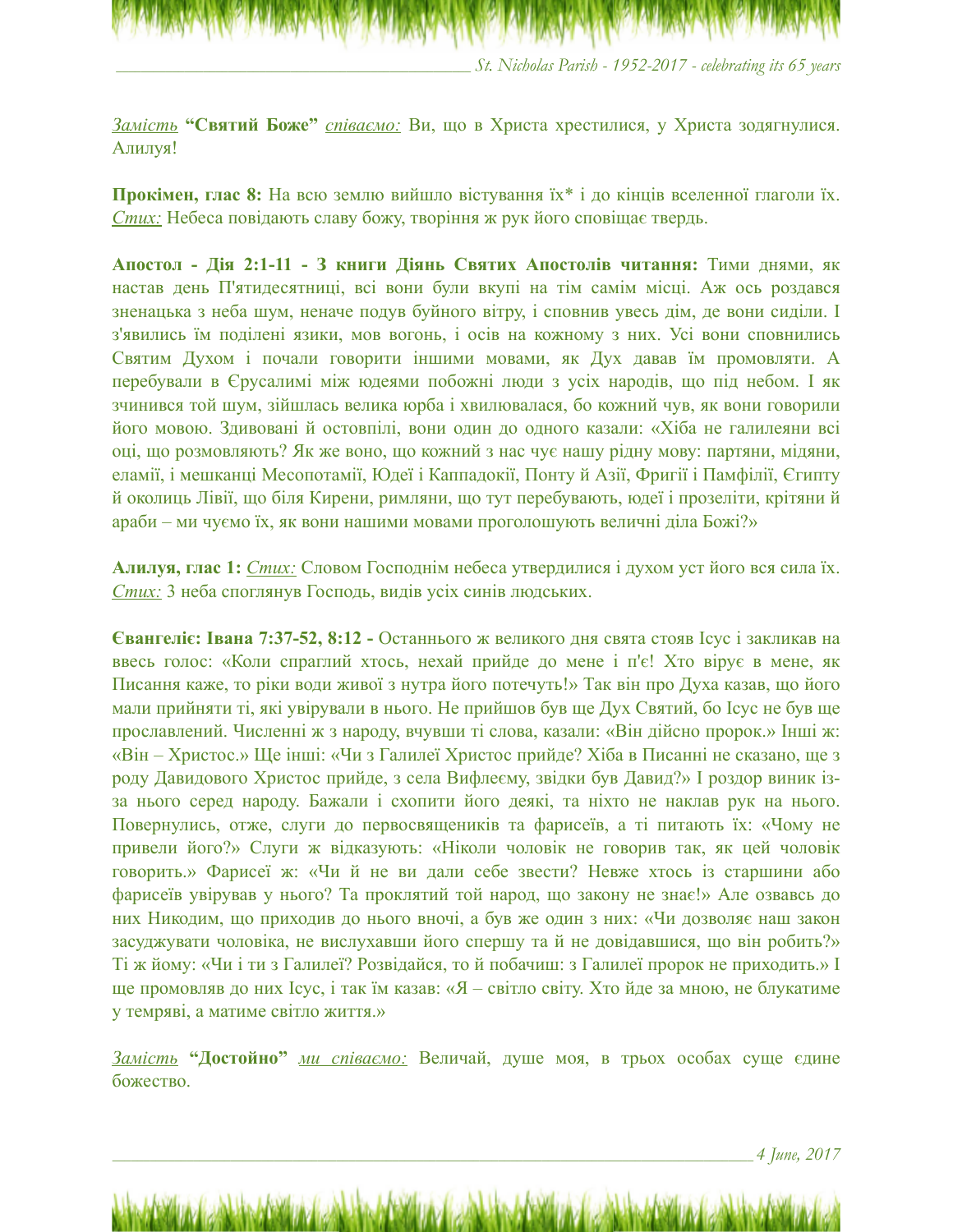

**Ірмос, глас 4:** Радуйся, царице, матеродівственна славо, всякі бо легкомовні благоговірливі уста промовити не можуть, щоб тебе оспівувати достойно, і безсильний ум усякий, щоб твоє рождество розуміти. Тому тебе одноголосне славимо.

**Причасний:** Дух Твій благий наставить мене на землю праву. Алилуя, aлилуя, aлилуя!

# ANNOUNCEMENTS

- ✦**PANAKHYDA:** after Divine Liturgy we will be celebrating Panakhyda for the repose of the servant of God Patriarch Emeritus Lubomyr. Вічная Пам'ять!
- ✦**BLESSING OF THE GRAVES:** today right after coffee & fellowship we will be going to the Royal Oak Cemetery (4673 Falaise Dr) where Fr. Yuriy will be blessing the graves.
- ✦**HAPPY BIRTHDAY** to ALEC ROSSA and all those who celebrated their birthdays this past week. May the Lord Our God continue to bless you abundantly and the Holy Mother of God protects you at all times. Многая Літа!
- ✦**ISLAND CATHOLIC SCHOOLS** will be accepting applications for the following positions:
- · **Full-time Administrative Assistant at St. Joseph's School, Victoria**
- · **Early Childhood Educator, St. Joseph's School, Victoria**
- · **Out of School Care Worker, St. Joseph's School, Chemainus**

Application forms and details are posted on <http://cisdv.bc.ca/employment-opportunities.php>

- ✦**PILGRIMAGE TO THE HOLY LAND:** October 12-24, 2017. Walk in the footsteps of Jesus; an unforgettable experience with Fr, Joe Ostopowich, Sr. Angelica SSMI, brother & sister pilgrims. For details and price call Myrna Arychuk at 604.617.7200
- ✦**PARISH CALENDAR OF BIRTHDAYS & ANNIVERSARIES:** If you would like to be included in our Parish Calendar of Birthday and Anniversary celebrations, please put date in our calendar located at the church vestibule. Each week, we will list the names in our parish bulletin so we can celebrate these happy occasions together!
- ✦**PRAYER REQUEST:** Please keep in your prayers members of our parish, our family and friends who are ailing, in hospitals, nursing homes and those who are not able to join actively in their community.
- ✦**TRAVELING ICON:** Anyone interested in gracing their home with Christ The Teacher Icon can call Darlene DeMerchant at 250.727.3837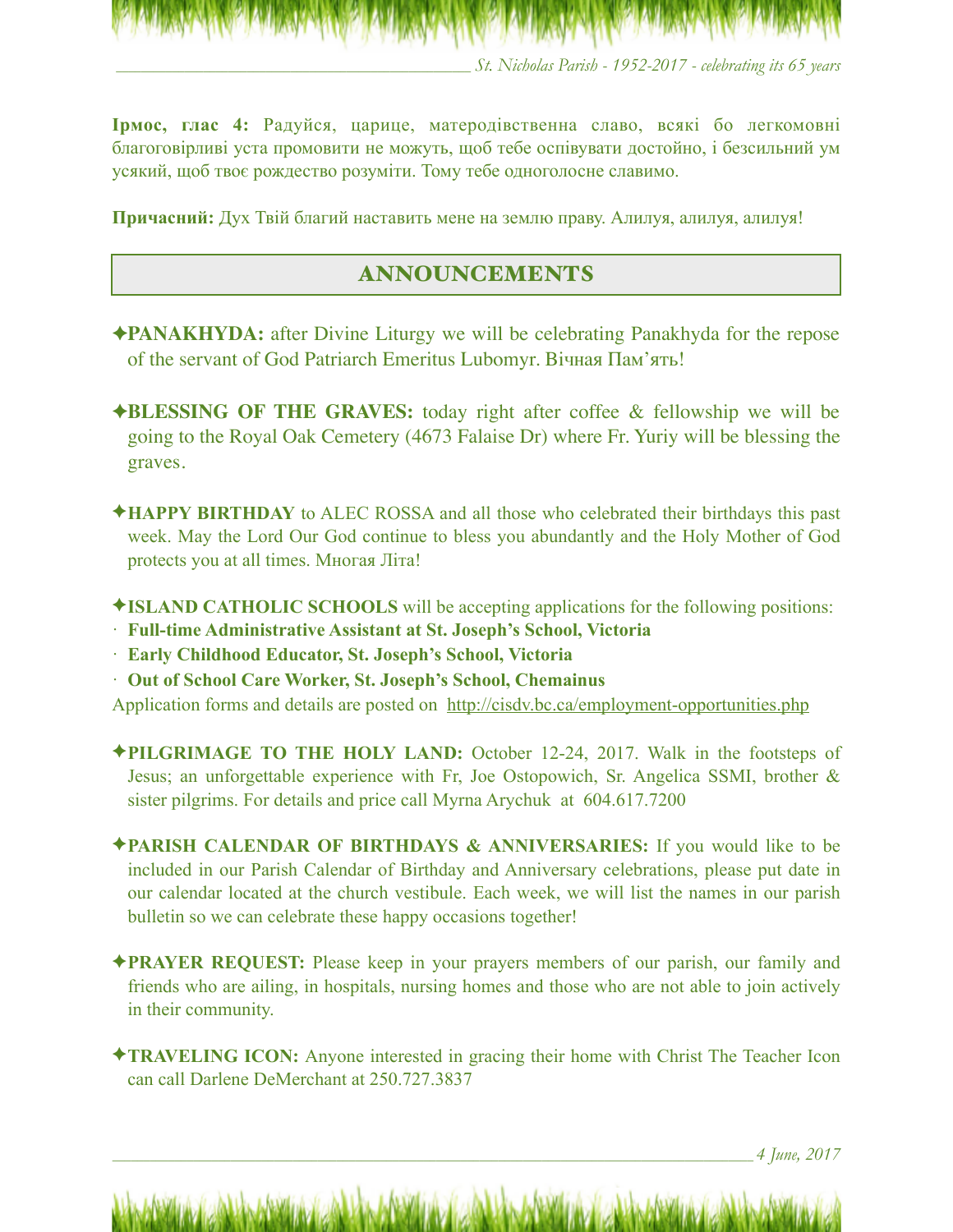

✦**JOIN OUR CHOIR:** Do you enjoy singing? Please consider joining our St Nicholas Parish Choir and remember that we ALWAYS looking for new members! Contact Motria Koropecky for details at 250.658.3051

✦**CATECHISM ANNOUNCEMENT:** "*And they were bringing to Him also the infants, in order that He may be touching them; but after the disciples saw it, they rebuked them. But Jesus called them to Himself and said, Let alone the little children to come to Me, and cease hindering them; for of such is the kingdom of God*." We are happy to welcome all children to our St. Nicholas The Wonderworker catechism program. Weekly classes are scheduled Sunday morning during Divine Liturgy. We want your children to learn more about their Catholic faith, sacred scripture, feast days, and religious practices and customs of the Ukrainian Catholic church. If you have any questions, please do not hesitate to contact Marian Chalifoux at 250.507.1005

✦**THRIFTY'S PRE-PAID FOOD CARDS -** We all have to buy groceries. Why not have 6% of it returned back to the church at no extra charge! Cards are available in \$100, \$200, and \$500 denominations. Talk to Alec after today's liturgy to pre- order your cards. We need to sell A LOT of them! We encourage you to consider purchasing them for yourselves as gifts too.

✦**SUNDAY COFFEE VOLUNTEERS** act as hosts and serve light refreshments following the Sunday morning Divine Liturgy, providing an opportunity for the faithful to socialize with friends and visitors following their shared worship experience. We thank all of our parishioners who kind volunteer to serve refreshments. Whether you are new to the Parish, or are a longtime members, please join us for coffee.

✦**BE A STEWARD:** Have you ever wondered what more can you do to help our parish? Here are some suggestions: **Steward** of property security; **Steward** of grounds cleaning; **Steward** of cleaning church; **Steward** of church linen; **Steward** of outreach; **Steward** of caring; **Steward** of prayer; **Steward** of service. Quite often, our homebound or senior members, once active in their younger years, want to find purpose in their senior years. It's not only about doing but about "BEING" present to others. Contact Fr. Yuriy **OR** Darlene DeMerchant for more information. You will be amazed how "BEING" can make a difference.

✦**MAY 28, SUNDAY DONATIONS:** Coffee: \$48.75; Vigil lights: \$19.25; Loose collection: \$60.00; Envelope collection: \$570.00; Pre-authorized donations May 22 to May 28: \$120.00

# CAMP SAINT VOLODYMYR; AUGUST 20-27

# MARK YOUR CALENDARS

 The purpose of camp is to provide an opportunity for youth to experience God through nature and the companionship of others. Children will experience Ukrainian language and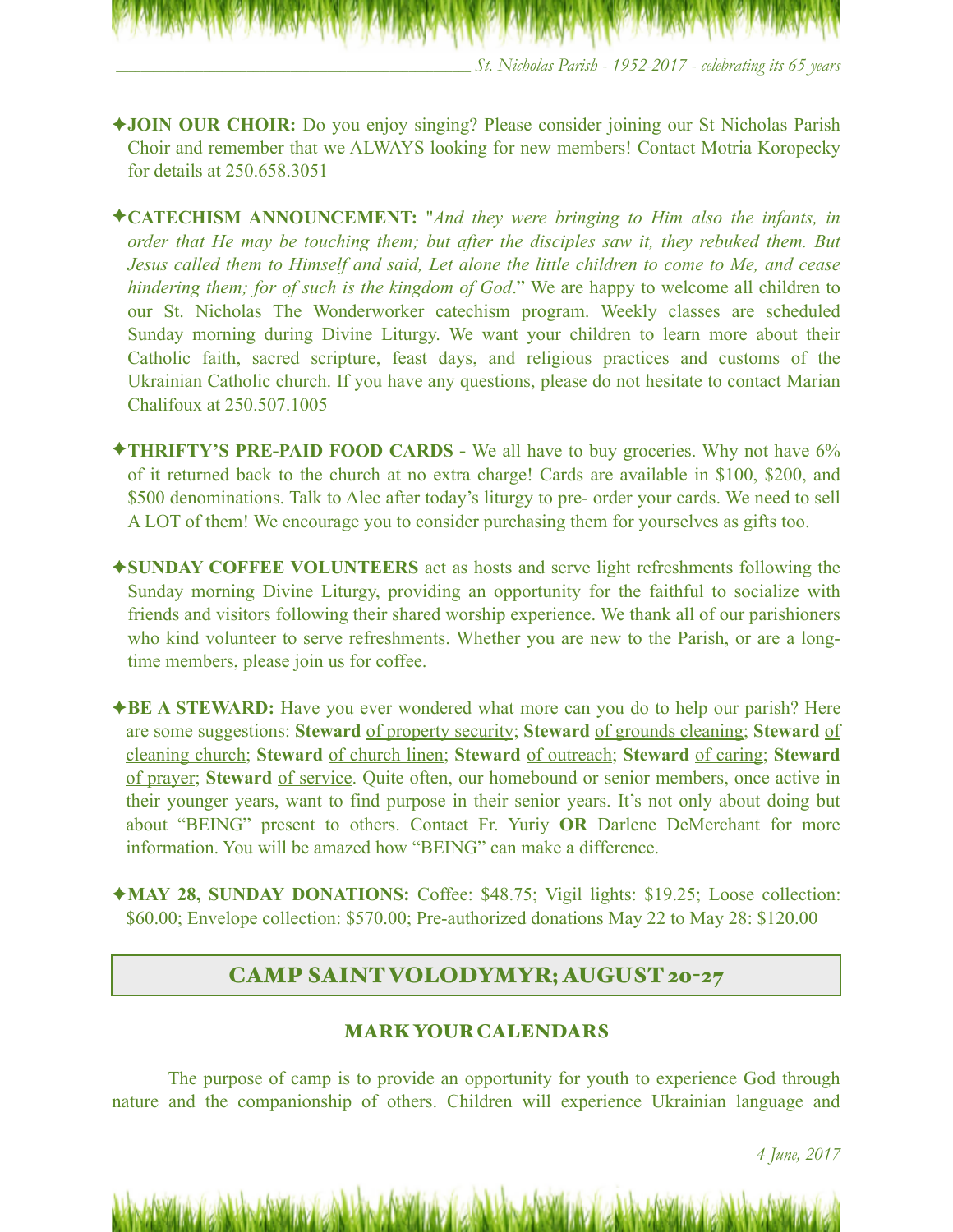

culture during camp along with games, religious activities, hikes, sports, arts and crafts, camp fires, water activities and other summer camp activities. This marks the 34<sup>th</sup> year of our Ukrainian Catholic Summer Camp. Camp will take place in Kelowna at the OAC facility. Camp offers a wide range of activities for campers aged 7-15 (as of December 31, 2017). Registration will be available online via Eventbrite "Camp St. Volodymyr BC 2017." Early bird registration Ends July 6, 2017.

## WAYS TO HELP

**VOLUNTEER:** Camp St. Volodymyr is a nonprofit camp, run on a volunteer basis. If you are interested in helping at this year's camp as a counsellor, chef, arts & crafts or cultural coordinator please contact Jennifer. Applications forms for counsellors are due May 15, 2017. All volunteers will be subject to a criminal records check and must sign the camp code of conduct.

**DONATE:** We are always happy to accept food donations of vegetables, fruits, cereals, and treats for children such as cakes, cookies, as well as monetary donations. Tax receipts can be issued with donations of \$25 or more.

#### **TO REGISTER:**

[https://www.eventbrite.com/e/camp-st-volodymyr-bc-2017-tickets-32623288133?](https://www.eventbrite.com/e/camp-st-volodymyr-bc-2017-tickets-32623288133?aff=utm_source%3Deb_email%26utm_medium%3Demail%26utm_campaign%3Dnew_event_email&utm_term=eventurl_text) [aff=utm\\_source%3Deb\\_email%26utm\\_medium%3Demail%26utm\\_campaign%3Dnew\\_event\\_e](https://www.eventbrite.com/e/camp-st-volodymyr-bc-2017-tickets-32623288133?aff=utm_source%3Deb_email%26utm_medium%3Demail%26utm_campaign%3Dnew_event_email&utm_term=eventurl_text) [mail&utm\\_term=eventurl\\_text](https://www.eventbrite.com/e/camp-st-volodymyr-bc-2017-tickets-32623288133?aff=utm_source%3Deb_email%26utm_medium%3Demail%26utm_campaign%3Dnew_event_email&utm_term=eventurl_text)

# DESCENT OF THE HOLY SPIRIT

The Feast of Holy Pentecost is celebrated each year on the fiftieth day after the Great and Holy Feast of Pascha (Easter) and ten days after the Feast of the Ascension of Christ. The Feast is always celebrated on a Sunday.

 The story of Pentecost is found in the book of The Acts of the Apostles. In Chapter two we are told that the Apostles of our Lord were gathered together in one place. Suddenly, a sound came from heaven like a rushing wind, filling the entire house where they were sitting. Then, tongues of fire appeared, and one sat upon each one of Apostles. They were all filled with the Holy Spirit and began to speak in other languages as directed by the Spirit.

 This miraculous event occurred on the Jewish Feast of Pentecost, celebrated by the Jews on the fiftieth day after the Passover as the culmination of the Feast of Weeks (Exodus 34:22; Deuteronomy 16:10). The Feast of Weeks began on the third day after the Passover with the presentation of the first harvest sheaves to God, and it concluded on Pentecost with the offering of two loaves of unleavened bread, representing the first products of the harvest.

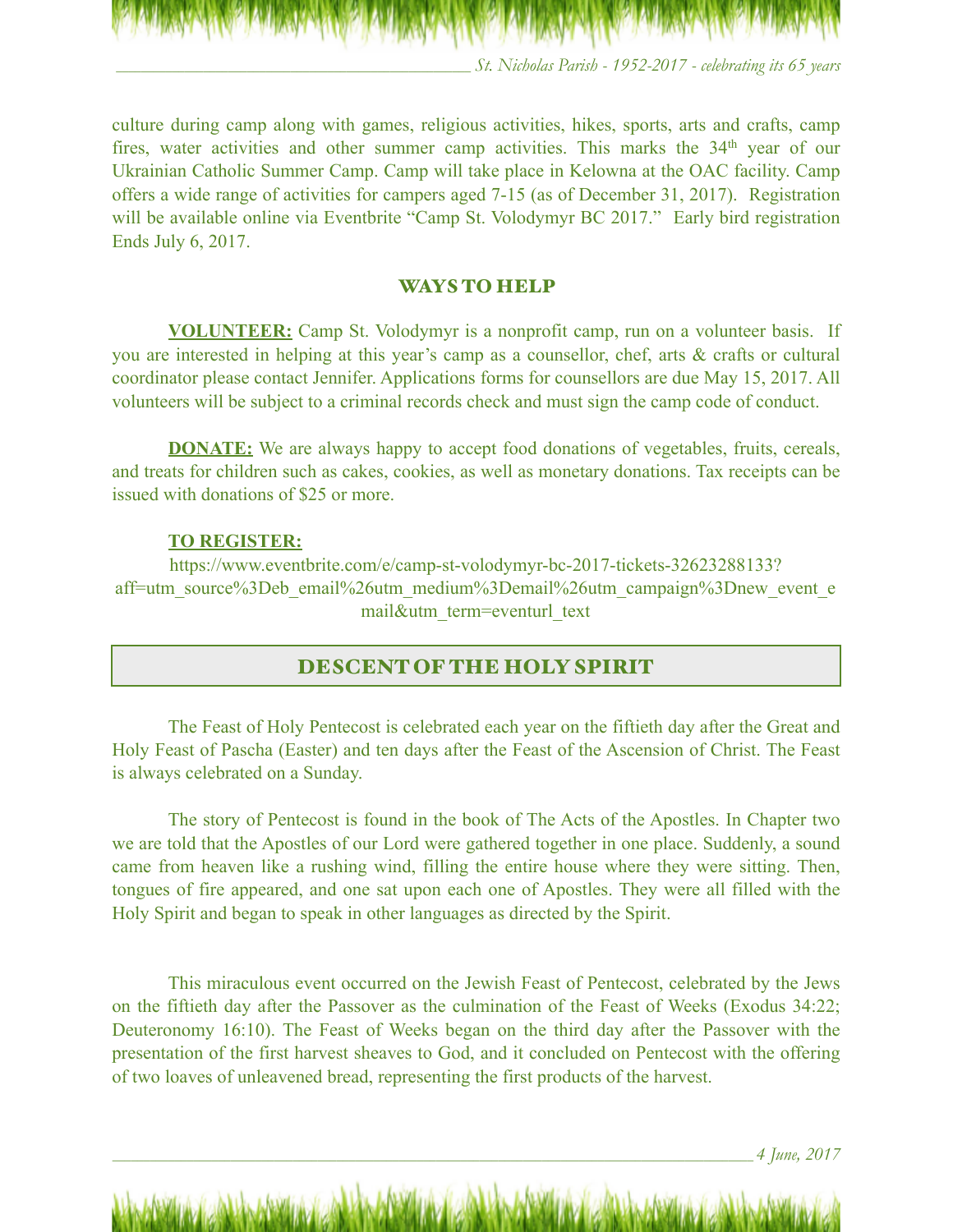

Since the Jewish Feast of Pentecost was a great pilgrimage feast, many people from throughout the Roman Empire were gathered in Jerusalem on this day. When the people in Jerusalem heard the sound, they came together and heard their own languages being spoken by the Apostles (Acts 2:5-6). The people were amazed, knowing that some of those speaking were Galileans, and not men who would normally speak many different languages. They wondered what this meant, and some even thought the Apostles were drunk (Acts 2:7-13).

Peter, hearing these remarks, stood up and addressed the crowd. He preached to the people regarding the Old Testament prophecies about the coming of the Holy Spirit. He spoke about Jesus Christ and His death and glorious Resurrection. Great conviction fell upon the people, and they asked the Apostles, "What shall we do?" Peter said to them, "Repent, and let every one of you be baptized in the name of Jesus Christ for the remission of sins; and you shall receive the gift of the Holy Spirit" (Acts 2:38-39).

 The Bible records that on that day about three thousand were baptized. Following, the book of Acts states that the newly baptized continued daily to hear the teaching of the Apostles, as the early Christians met together for fellowship, the breaking of bread, and for prayer. Many wonderful signs and miracles were done through the Apostles, and the Lord added to the Church daily those who were being saved (Acts 2:42- 47).

# HIS BEATITUDE LUBOMYR (HUSAR) PASSED INTO ETERNITY



 May 31, 2017, at 6:30 pm after a serious illness His Beatitude Lubomyr (Husar), Archbishop Emeritus of the Ukrainian Greek Catholic Church Church died at the age of 85.

 January 26, 2001 - February 10, 2011 he served as a Major Archbishop of the Ukrainian Greek Catholic Church. Born in Lviv, Ukraine, on February 26, 1933, Lubomyr Husar fled from Ukraine with his

parents in 1944, ahead of the advancing Soviet army. He spent the early post-World War II years among Ukrainian refugees in a displaced persons camp near Salzburg, Austria. In 1949, he emigrated with his family to the United States of America. From 1950 to 1954, he studied at St. Basil's College (Ukrainian) Seminary in Stamford, Connecticut. He continued his studies at Catholic University of America in Washington DC, and at Fordham University in New York. He was ordained a Ukrainian Greek Catholic priest of the Eparchy of Stamford on March 30, 1958. From 1958 to 1969 Fr. Husar taught at St. Basil's College Seminary, and also between 1966 and 1969 was the pastor of Holy Trinity Ukrainian Greek Catholic parish in Kerhonkson, New York.

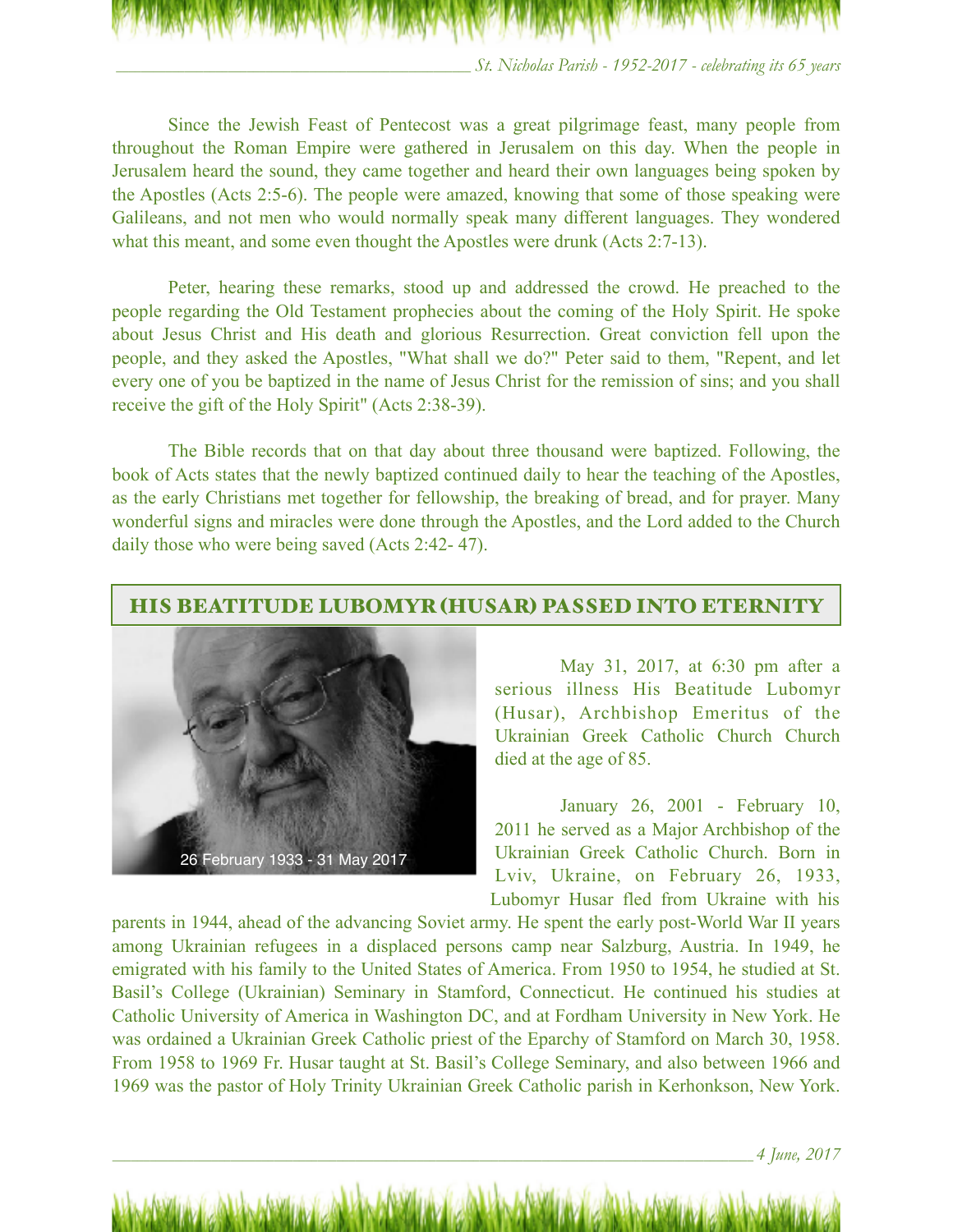

In 1969, Fr. Lubomyr went to Rome, where he earned a doctorate in Dogmatic theology at the Pontifical Urbanian University in 1972.

 During his stay in Rome he joined the Ukrainian Studite monastic community at the Studion Monastery not far from Castelgandolfo, Italy, and was elected hegumen (superior) of the monastery in 1974. He was consecrated a bishop in 1977 in the Studion monastery chapel in Castelgandolfo by Patriarch Josyf Cardinal Slipyj. He was named Archimandrite (Abbot) of the Studite Monks in Europe and North America in 1978. When the Soviet Union collapsed in 1991, he returned to his native country and served as spiritual director of the newly re-established Holy Spirit Seminary in Lviv.

 In 1994, he established a new Studite monastery near Ternopil, Ukraine. The Synod of Ukrainian Greek Catholic Bishops elected him Exarch of the Archiepiscopal Exarchy of Kyiv-Vyshhorod in 1995. In 1996, the Synod elected him as auxiliary bishop with special administrative delegated authority to His Beatitude Myroslav Ivan Cardinal Lubachivsky, Major Archbishop of Lviv. Upon the death of Cardinal Lubachivsky on December 14, 2000, Pope John Paul II named Bishop Husar apostolic administrator of the Ukrainian Greek Catholic Archeparchy of Lviv. In January of 2001, the Synod elected him Major Archbishop of the Church and Father and Head of the Ukrainian Greek Catholic Church. The following month, he was named a cardinal by Pope John Paul II. In 2001, Cardinal Husar along with the Catholic bishops, clergy and faithful of Ukraine welcomed Pope John Paul II on his first visit to a former Soviet Republic.

 His Beatitude also became the first Chancellor of the newly established Ukrainian Greek Catholic University in Lviv, Ukraine. Under his leadership in August 21, 2005, the major archiepiscopal see of Kyiv-Halych was officially transferred to Kyiv, the capital city of Ukraine. On 10 February 2011 Pope Benedict XVI announced that he has accepted the resignation of His Beatitude Lubomyr Cardinal Husar, father and head of the Ukrainian Greek Catholic Church and major archbishop of Kyiv-Halych in accordance with 126 § 2 of the Code of Canons of the Oriental Churches. Cardinal Husar remained active in ecclesial and social life of Ukraine.

 The funeral will take place in Kyiv at the Holy Resurrection Patriarchal Sobor on Monday, June 5. Вічная Пам'ять - Memory Eternal!

*(news.ugcc.ua)* 

#### Ukrainian cardinal known for simplicity, humor, holiness dies at 84

 Ukrainian Cardinal Lubomyr Husar, known for his "velvety baritone" when chanting the Divine Liturgy or making one of his regular appearances on television or radio programs, died May 31 near Kyiv at the age of 84.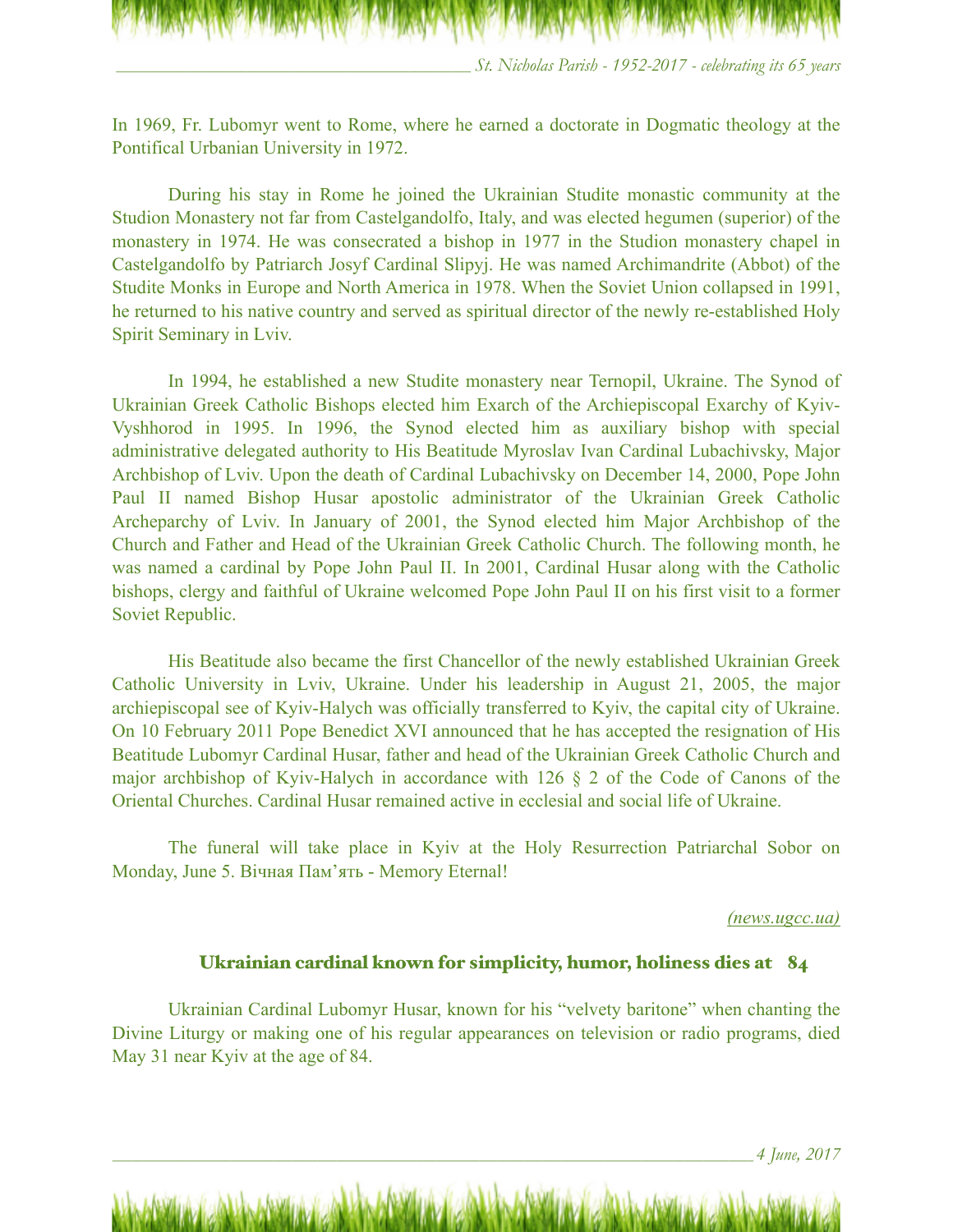

 Like many Ukrainian Catholics around the world, he knew what it meant to be a refugee, to spend time in a displaced persons' camp, to immigrate and to start all over again.

But the experience also helped him become fluent in five languages, "and he could joke in all of them," said Ukrainian Bishop Borys Gudziak of Paris.

And in a post-Soviet Ukraine, where leadership often meant "a compulsive passion" for money and power, "he lived in exemplary simplicity," Bishop Gudziak told Catholic News Service June 1.

"In Ukrainian folklore, a blind elder is considered a sage," the bishop said. "He was the wise man of the country, a real father whose embrace, word, warm smile and sense of humor often self-deprecating — gave people a sense of joy and peace."

Cardinal Husar also was an avid blogger and published his last piece May 1, a blog about politicians who show their loyalty to a church only to gain votes.

He saw a lack of ethical behavior and declining moral standards as a major problem at home and abroad, one that required a creative pastoral response.

"Addressing the problem of morality is not a matter of reciting rules, rules, rules, but of helping people to do God's will," he said in an interview with CNS in 2005.

 Archbishop Sviatoslav Shevchuk, who was only 40 years old in 2011 when he succeeded Cardinal Husar as archbishop of Kyiv-Halych and head of the Ukrainian Catholic Church, cried as he spoke to reporters June 1 about the cardinal's death.

"He was the spiritual father of the Ukrainian people, and today, in one moment, we became orphans," Archbishop Shevchuk told the press. The cardinal was a "great man, great pastor, great Ukrainian."

One of the first questions reporters asked was when the process for Cardinal Husar's beatification would begin. Archbishop Shevchuk replied that everyone who met the cardinal saw the beauty of his holiness, but the formal sainthood process requires prayer and time. Standard Vatican rules require a waiting period of five years from the time of a person's death before the process can begin.

In a condolence message to Archbishop Shevchuk, Pope Francis recalled the cardinal's "tenacious fidelity to Christ despite the deprivations and persecutions" suffered by the Ukrainian Catholic Church, which was forced into the underground by the communists.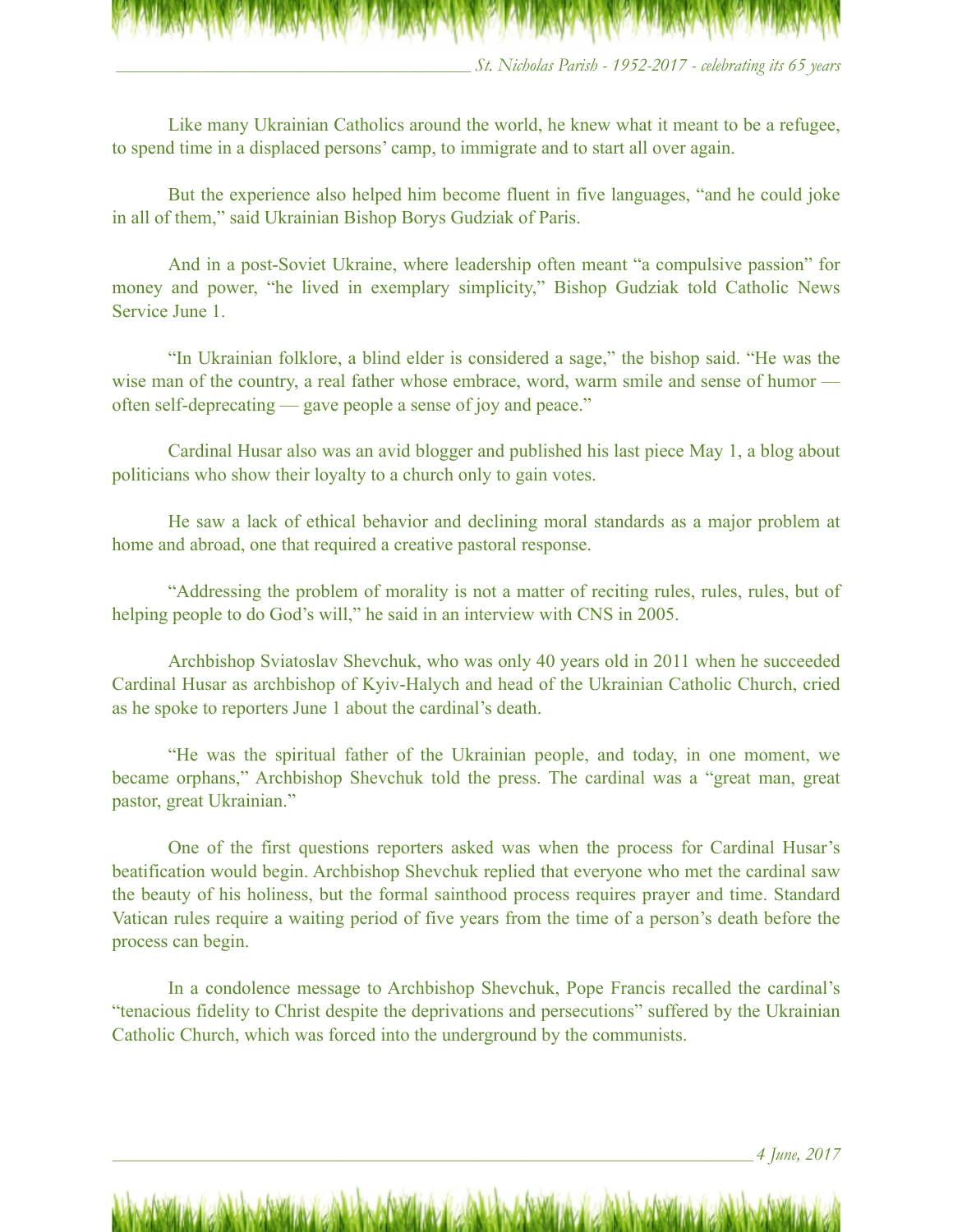

"His fruitful apostolic activity to promote the organization of Greek Catholic faithful who were descendants of those forcibly transferred from Western Ukraine" and, simultaneously, his efforts to promote "dialogue and collaboration" with the Orthodox also were noted by the pope.

 The cardinal's body was being driven to Lviv, his hometown, June 1 for two days of memorial services there. His funeral was scheduled for June 5 in Kyiv.

Born Feb. 26, 1933, Lubomyr Husar fled Ukraine with his parents in 1944 ahead of the advancing Soviet army. He spent the early post-World War II years among Ukrainian refugees in a displaced persons' camp near Salzburg, Austria. In 1949, he immigrated with his family to the United States, eventually becoming a U.S. citizen.

From 1950 to 1954, he studied at St. Basil's College Seminary in Stamford, Connecticut. He continued his studies at The Catholic University of America in Washington and at Fordham University in New York. He was ordained a priest of the Ukrainian Diocese of Stamford in 1958.

For the next 11 years, he taught at the Ukrainian seminary in Stamford and served in parish ministry. Sent to Rome, he earned a doctorate in dogmatic theology from the Pontifical Urbanian University in 1972 and joined the Ukrainian Studite monastic community.

He was ordained a bishop by Cardinal Josyf Slipyj in 1977 while the church in Ukraine was still illegal and operating from exile in Rome.

 When the Soviet Union collapsed in 1991, he returned to his native country and served as spiritual director of the newly re-established Holy Spirit Seminary in Lviv.

 The synod of Ukrainian bishops elected him exarch of Kyiv-Vyshhorod, a position he took up in 1996. Several months later, the synod elected him an auxiliary bishop with special delegated authority to assist Cardinal Myroslav Lubachivsky, the major archbishop of Lviv.

Cardinal Lubachivsky died in December 2000, and in January 2001 the synod elected then-Bishop Husar to succeed him as head of the Ukrainian Catholic Church. St. John Paul II made him a cardinal a month later.

 Under his leadership and despite strong protests from the Russian Orthodox Church, in August 2005 Cardinal Husar established the major archiepiscopal see of Kyiv-Halych and transferred the main church offices to Ukraine's capital.

 Cardinal Husar's death leaves the College of Cardinals with 221 members, although Pope Francis is scheduled to create five new cardinals in late June.

*([cnstopstories.com](http://cnstopstories.com))*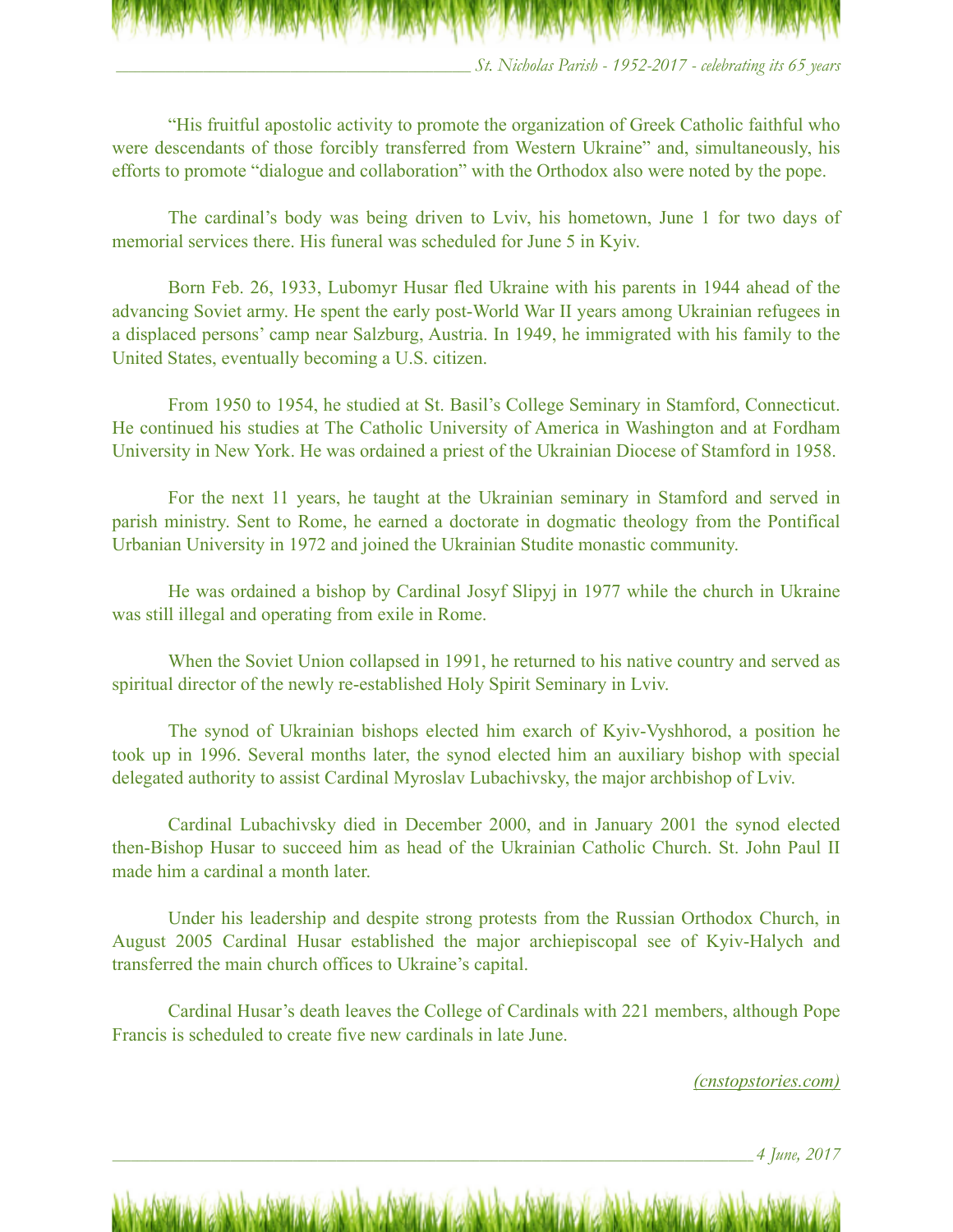

# Church that sufered under Soviets and rebounded loses its 'sage'

 *Cardinal Lubomyr Husar, the former head of the Ukrainian Greek Catholic Church, died on Wednesday at the age of 84 after having inherited a church "on its knees" in the post-Soviet period and leading it through a renaissance. Eerily reminiscent of St. Nicholas, the prototype for Santa Claus, Husar is being remembered as a sage and moral hero.*

 Cardinal Lubomyr Husar, the former head of the Ukrainian Greek Catholic Church, died on Wednesday in Ukraine, according to a statement from the synod of the largest Eastern Catholic churches in full communion with Rome.

 For more than a decade (2001-2011), Husar was the face and voice of this resilient, defiant Catholic community that is the Ukrainian Greek Catholic Church. In a span of six decades, the church saw almost 3,000 clerics killed in Siberian gulags during the Soviet occupation of the country.

 In November 1991, after driving 3.5 million faithful underground and confiscating virtually every church property that mattered, a post-Soviet Ukraine allowed the Greek Catholic Church to reemerge. From that point, it rose from the catacombs to become a miracle - and Husar played a key role in its renaissance.

 Today, the Greek Catholic Church claims more than 5 million faithful and 3,000 priests, with 100 new priests ordained each year, and more than 800 seminarians.

 He was born in 1933 in Lviv, in western Ukraine. His family fled to the United States in 1944, seeking refuge both from the Nazis and the Soviets. He studied at Catholic University and at Fordham, later obtaining a doctorate in theology at Rome's Urban University.

 He was ordained a priest in 1958 in Stamford, Connecticut, where he ministered to the Ukrainian diaspora.

 Cardinal Josyf Slipyj, at the time the exiled head of the Ukrainian Catholics, ordained Husar a bishop in a secret ceremony in 1977.

 The Vatican refused to acknowledge the ordination because doing so would have angered the Russian Orthodox Church and upset Paul VI's Ostpolitik, a policy of outreach to the Soviets. As a result, Husar spent more than a decade as a bishop with all the burdens but none of the privileges.

 Husar's episcopacy would remain a secret for the next nineteen years, until it was formally recognized by John Paul II and the Greek Catholic synod in 1996, when he was made an auxiliary bishop to Cardinal Ivan Lubachivsky. In 2000, Husar succeeded Lubachivsky as head of the church.